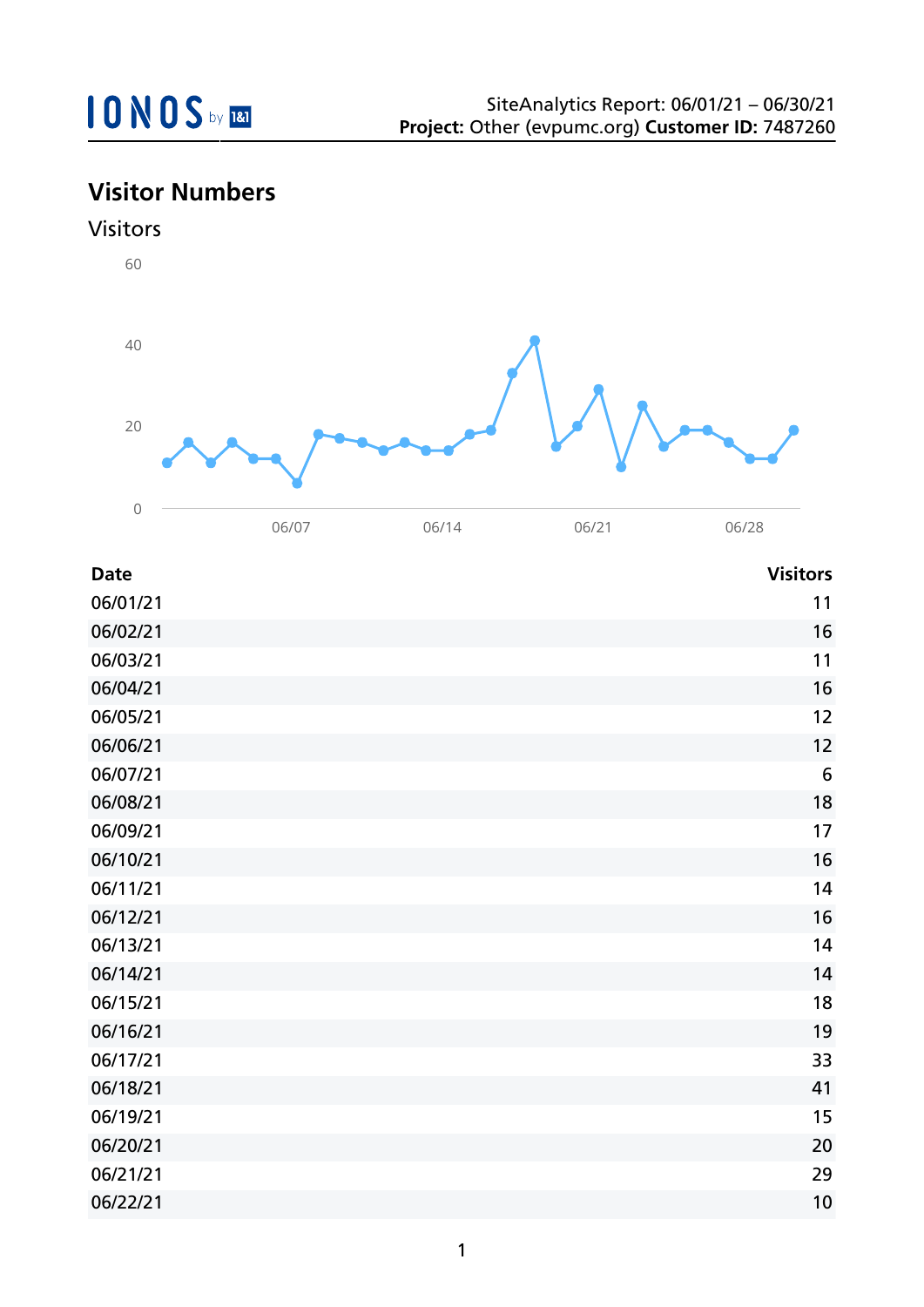| <b>Date</b>  | <b>Visitors</b> |
|--------------|-----------------|
| 06/23/21     | 25              |
| 06/24/21     | 15              |
| 06/25/21     | 19              |
| 06/26/21     | 19              |
| 06/27/21     | 16              |
| 06/28/21     | 12              |
| 06/29/21     | 12              |
| 06/30/21     | 19              |
| <b>Total</b> | 515             |

### Sessions



| <b>Date</b> | <b>Sessions</b> |
|-------------|-----------------|
| 06/01/21    | 11              |
| 06/02/21    | 16              |
| 06/03/21    | 11              |
| 06/04/21    | 16              |
| 06/05/21    | 14              |
| 06/06/21    | 12              |
| 06/07/21    | 6               |
| 06/08/21    | 20              |
| 06/09/21    | 17              |
| 06/10/21    | 16              |
| 06/11/21    | 14              |
| 06/12/21    | 16              |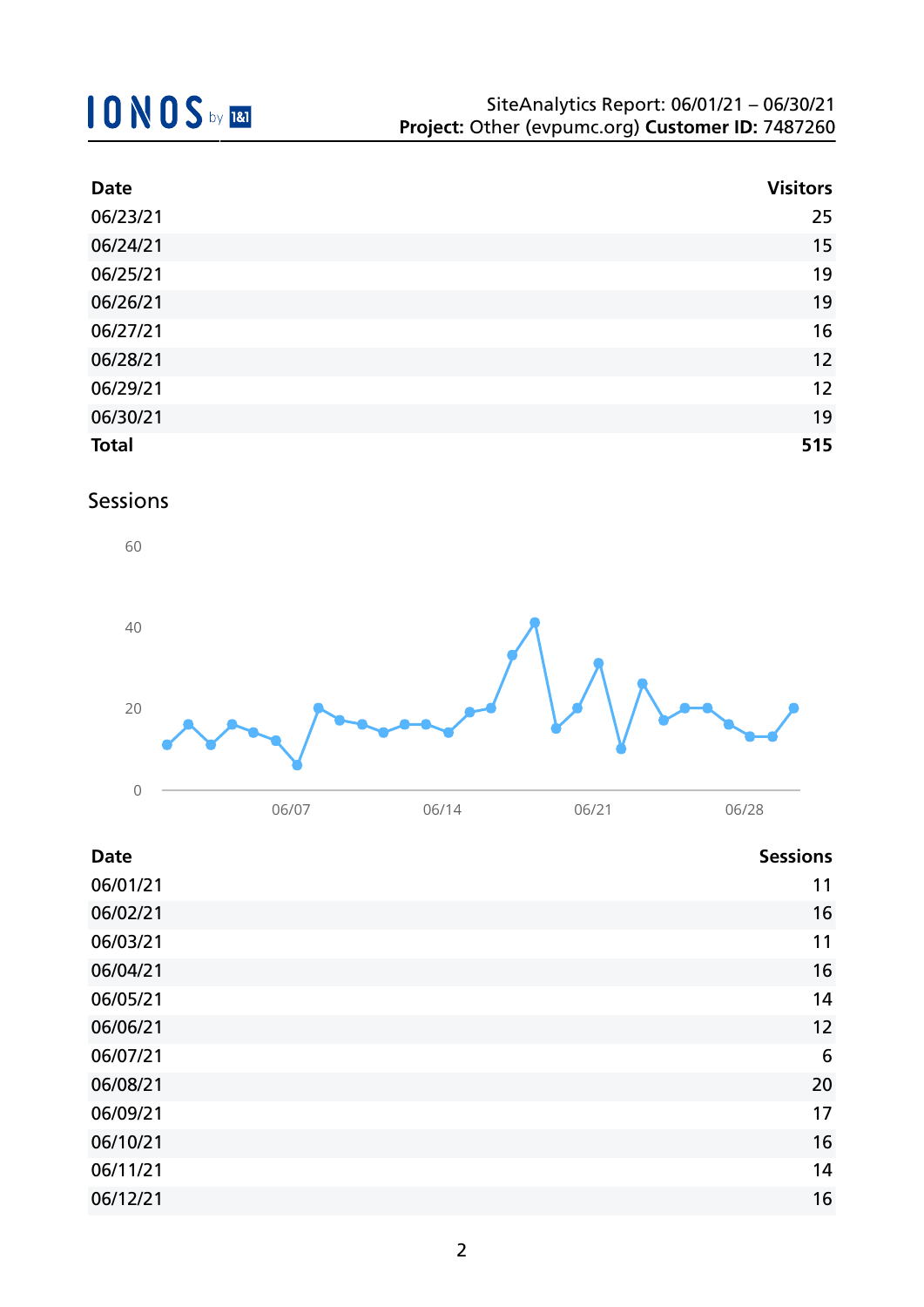| <b>Date</b>  | <b>Sessions</b> |
|--------------|-----------------|
| 06/13/21     | 16              |
| 06/14/21     | 14              |
| 06/15/21     | 19              |
| 06/16/21     | 20              |
| 06/17/21     | 33              |
| 06/18/21     | 41              |
| 06/19/21     | 15              |
| 06/20/21     | 20              |
| 06/21/21     | 31              |
| 06/22/21     | 10              |
| 06/23/21     | 26              |
| 06/24/21     | 17              |
| 06/25/21     | 20              |
| 06/26/21     | 20              |
| 06/27/21     | 16              |
| 06/28/21     | 13              |
| 06/29/21     | 13              |
| 06/30/21     | 20              |
| <b>Total</b> | 533             |

### Search Engine Robots



| <b>Search Engine Robots</b> | <b>Sessions</b> | Percentage |
|-----------------------------|-----------------|------------|
| ZoominfoBot                 | 1.712           | 43.13%     |
| SiteLockSpider              | 780             | 19.65%     |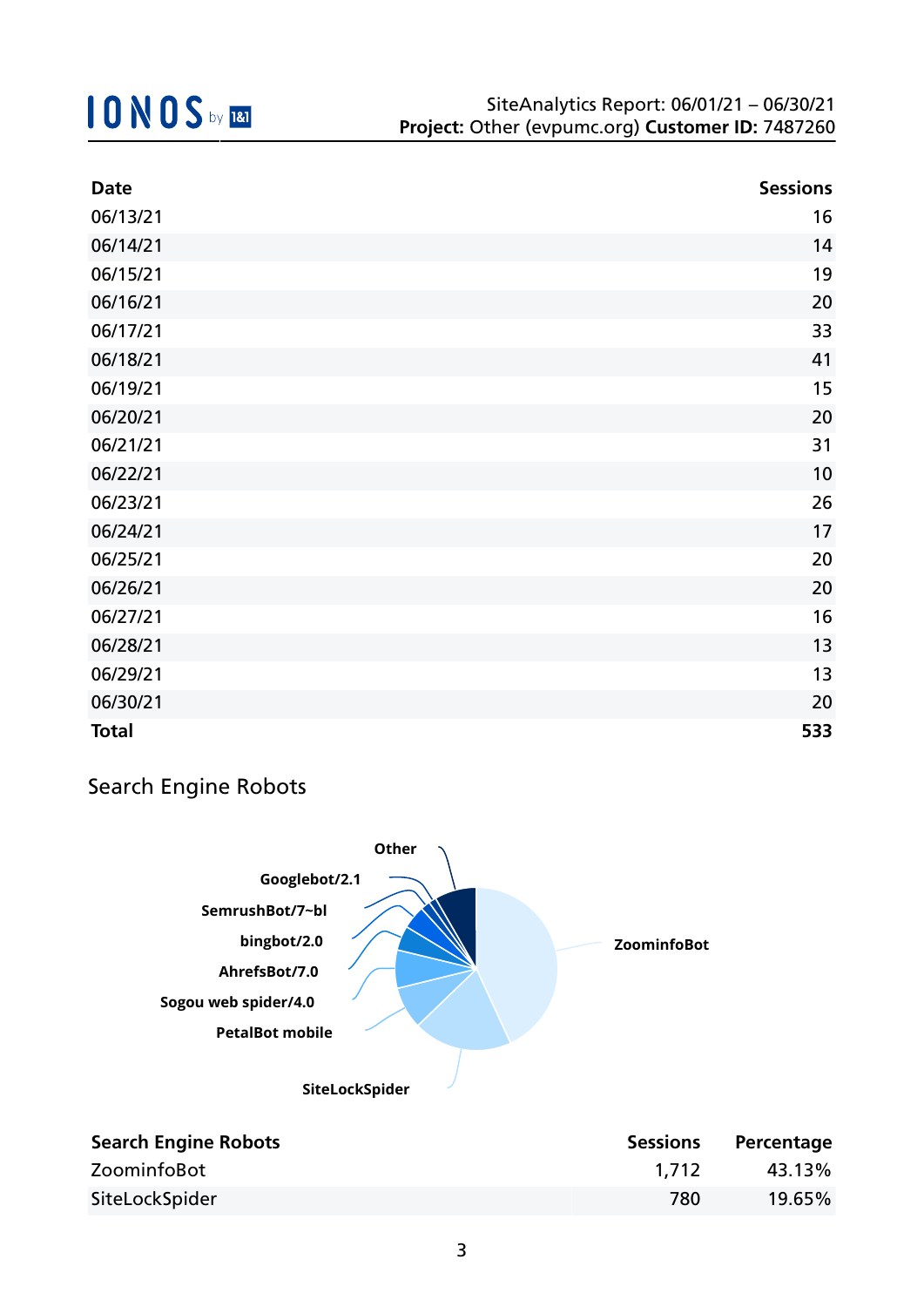| <b>Search Engine Robots</b> | <b>Sessions</b> | Percentage |
|-----------------------------|-----------------|------------|
| <b>PetalBot mobile</b>      | 333             | 8.39%      |
| Sogou web spider/4.0        | 302             | 7.61%      |
| AhrefsBot/7.0               | 193             | 4.86%      |
| bingbot/2.0                 | 183             | 4.61%      |
| SemrushBot/7~bl             | 76              | 1.91%      |
| Googlebot/2.1               | 59              | 1.49%      |
| MJ12bot/v1.4.8              | 54              | 1.36%      |
| Googlebot-Mobile            | 44              | 1.11%      |
| Seekport Crawler            | 28              | 0.71%      |
| <b>IonCrawl</b>             | 27              | 0.68%      |
| <b>SEOkicks</b>             | 27              | 0.68%      |
| 360Spider                   | 21              | 0.53%      |
| YandexBot/3.0               | 17              | 0.43%      |
| centuryb.o.t9               | 16              | 0.40%      |
| DuckDuckGo-Favicons-Bot/1.0 | 15              | 0.38%      |
| intelx.io_bot               | 11              | 0.28%      |
| Applebot/0.1                | 10              | 0.25%      |
| ThinkBot/0.3.0              | $\overline{7}$  | 0.18%      |
| Barkrowler/0.9              | 6               | 0.15%      |
| LinkedInBot/1.0             | 6               | 0.15%      |
| WikiDo/1.1                  | 6               | 0.15%      |
| Mail.RU_Bot/2.0             | 5               | 0.13%      |
| Adsbot/3.1                  | 4               | 0.10%      |
| SeznamBot/3.2               | 3               | 0.08%      |
| ips-agent                   | 3               | 0.08%      |
| Baiduspider/2.0             | $\overline{2}$  | 0.05%      |
| DF Bot 1.0                  | $\overline{2}$  | 0.05%      |
| NetSystemsResearch          | $\overline{2}$  | 0.05%      |
| virustotalcloud             | $\overline{2}$  | 0.05%      |
| BW/1.1                      | 1               | 0.03%      |
| Baiduspider/2.0 mobile      | 1               | 0.03%      |
| <b>Bytespider</b>           | 1               | 0.03%      |
| CATExplorador/1.0beta       | 1               | 0.03%      |
| CCBot/2.0                   | 1               | 0.03%      |
| Dataprovider                | 1               | 0.03%      |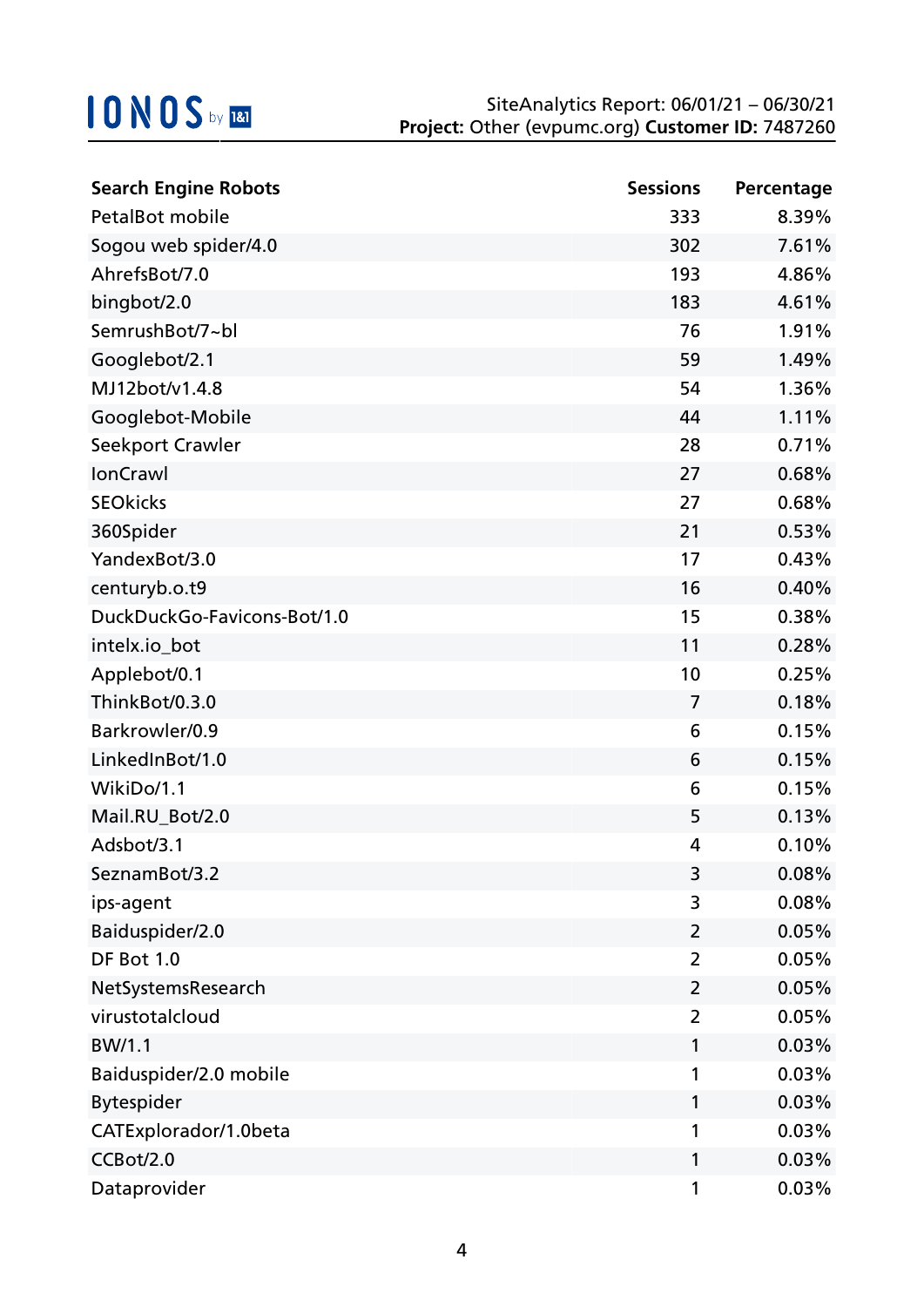| <b>Search Engine Robots</b>     | <b>Sessions</b> | Percentage |
|---------------------------------|-----------------|------------|
| DemandbasePublisherAnalyzer/0.1 |                 | 0.03%      |
| Google favicon                  |                 | 0.03%      |
| Mail.RU_Bot/Favicons/2.0        | 1               | 0.03%      |
| Pandalytics/1.0                 | 1               | 0.03%      |
| VelenPublicWebCrawler/1.0       | 1               | 0.03%      |
| Yahoo! Slurp                    | 1               | 0.03%      |
| Itx71                           |                 | 0.03%      |
| <b>Total</b>                    | 3,969           | 100.00%    |

### **Page Analysis**

### Most Frequently Visited Pages



| <b>Pages</b>       | <b>Sessions</b> | Percentage |
|--------------------|-----------------|------------|
| /Default.htm       | 632             | 60.08%     |
| /Elim.htm          | 42              | 3.99%      |
| /info.htm          | 30              | 2.85%      |
| /Announce.htm      | 28              | 2.66%      |
| NideoServices.htm  | 25              | 2.38%      |
| /Believe.htm       | 23              | 2.19%      |
| /Sermons.htm       | 23              | 2.19%      |
| /Calendar.htm      | 22              | 2.09%      |
| <b>Morship.htm</b> | 22              | 2.09%      |
| /M-Statement.htm   | 21              | 2.00%      |
| /Stats.htm         | 21              | 2.00%      |
| /St_Johns.htm      | 20              | 1.90%      |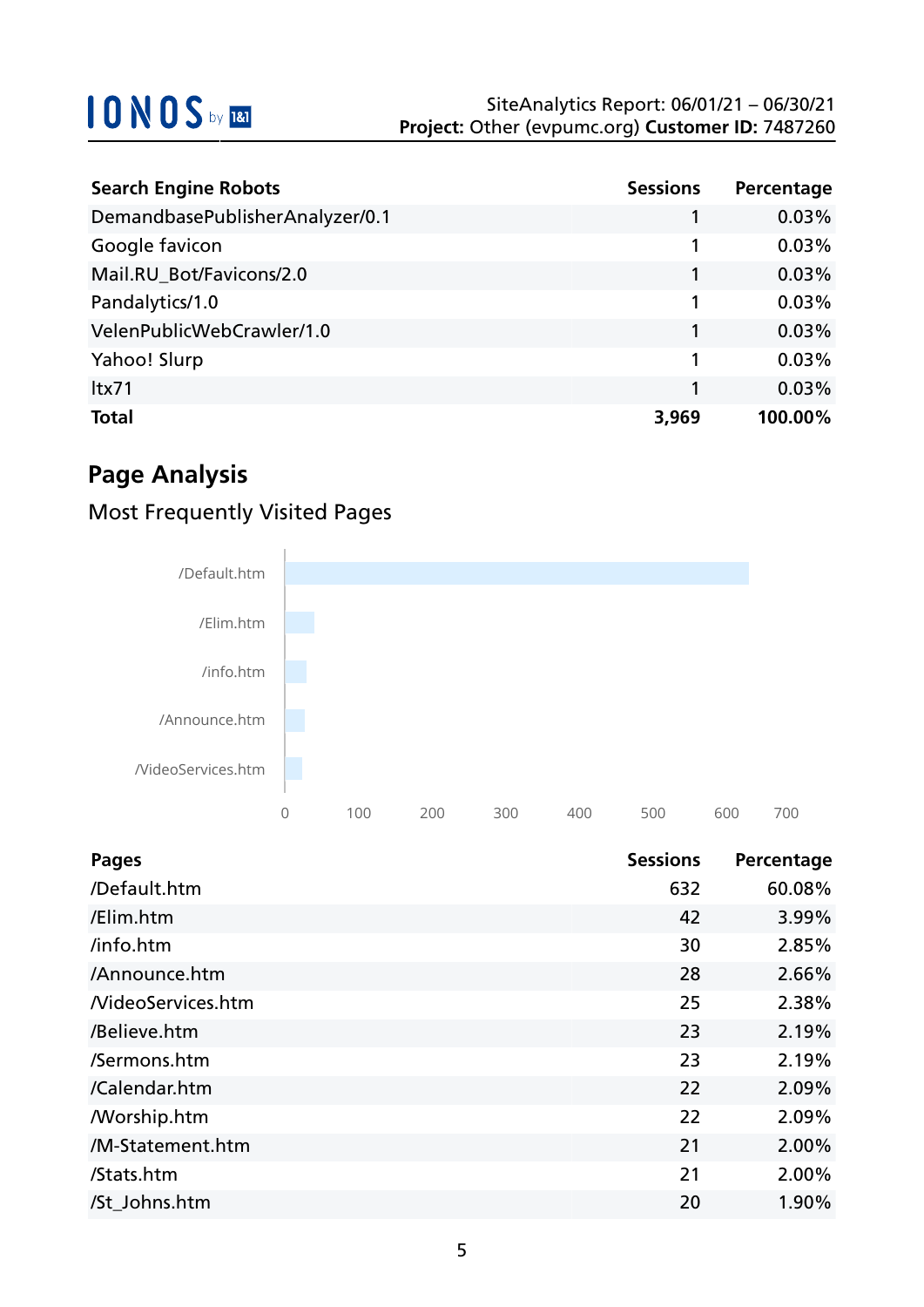| <b>Pages</b>             | <b>Sessions</b> | Percentage |
|--------------------------|-----------------|------------|
| /web_links.htm           | 20              | 1.90%      |
| /NewsLetterIdx.htm       | 19              | 1.81%      |
| /Offerings.htm           | 19              | 1.81%      |
| Nideo.htm                | 18              | 1.71%      |
| /missions.htm            | 8               | 0.76%      |
| /Elim-HISTORY.htm        | $\overline{7}$  | 0.67%      |
| /Elim_M-Statement.htm    | $\overline{7}$  | 0.67%      |
| /CalendarOld.htm         | 6               | 0.57%      |
| /StJohns_M-Statement.htm | 6               | 0.57%      |
| /St_Johns-HISTORY.htm    | 6               | 0.57%      |
| /valley_views0813.htm    | 6               | 0.57%      |
| /valley_views1013.htm    | 6               | 0.57%      |
| /valley_views0913.htm    | 5               | 0.48%      |
| /valley_views1113.htm    | 5               | 0.48%      |
| /Bulletins-old.htm       | 3               | 0.29%      |
| /Bulletins.htm           | $\overline{2}$  | 0.19%      |
| <b>Total</b>             | 1,052           | 100.00%    |

### Keywords

No data is available for this report during the current time period.

### Referring Pages

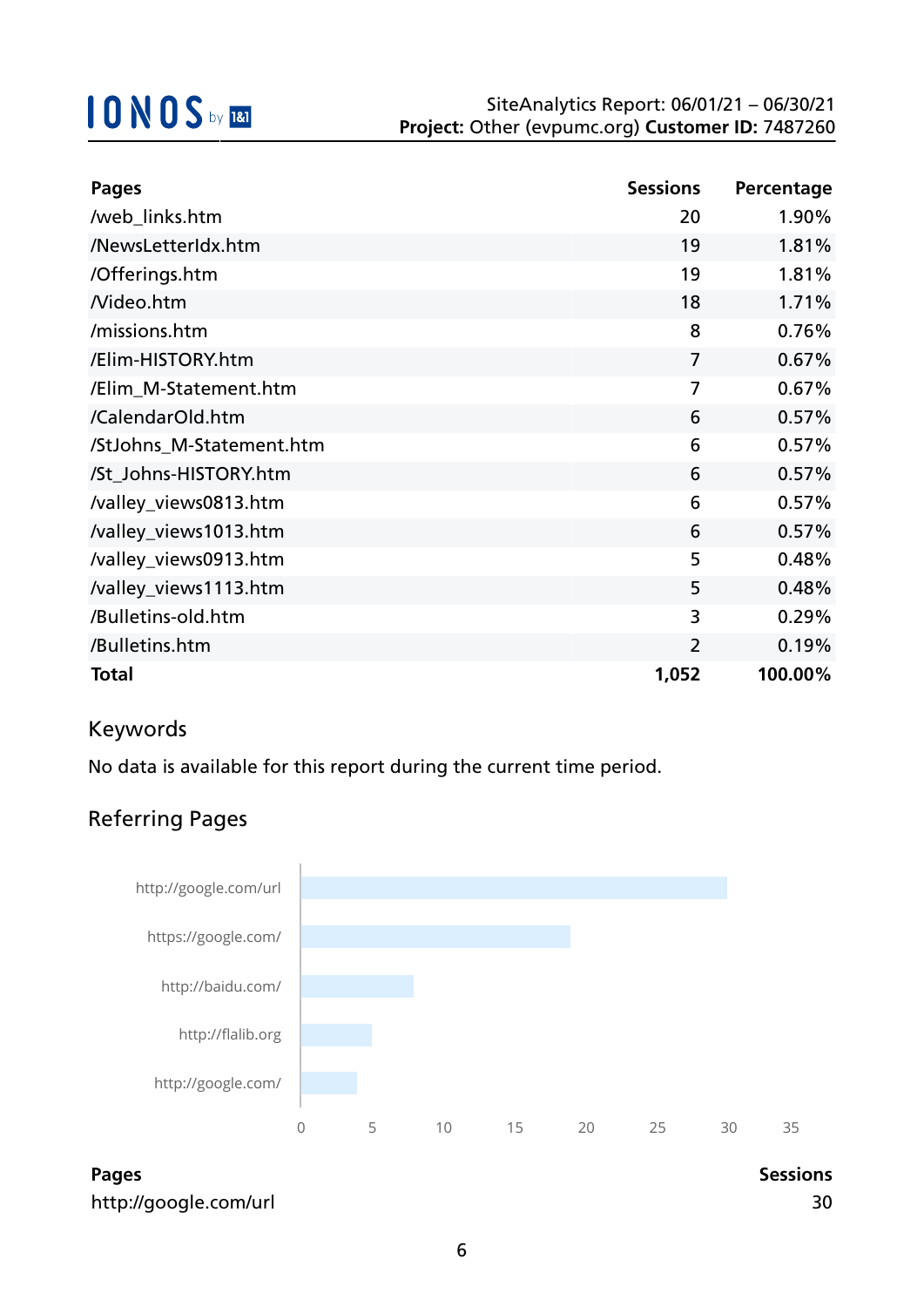| <b>Pages</b>                                                                                                | <b>Sessions</b> |
|-------------------------------------------------------------------------------------------------------------|-----------------|
| https://google.com/                                                                                         | 19              |
| http://baidu.com/                                                                                           | 8               |
| http://flalib.org                                                                                           | 5               |
| http://google.com/                                                                                          | 4               |
| https://google.com                                                                                          | 2               |
| https://topmusic.today/                                                                                     | 2               |
| http://bing.com                                                                                             |                 |
| http://bingblog.top/                                                                                        |                 |
| http://gygcl.manwang.net/                                                                                   |                 |
| http://sogou.com/web                                                                                        |                 |
| https://flexmp3.club/                                                                                       |                 |
| https://google.com/search                                                                                   |                 |
| https://google.it/                                                                                          |                 |
| https://lm.facebook.com/                                                                                    |                 |
| https://thetorrents.website/marc-dorcel-la-ceinture-de-chastet-1989-dv<br>drip-xvid-dipko222-27668-download |                 |

### **Browsers & Systems**

Browsers



| <b>Browsers</b> | <b>Sessions</b> | Percentage |
|-----------------|-----------------|------------|
| Chrome          | 293             | 54.97%     |
| Firefox         | 55              | $10.32\%$  |
| IE              | 50              | 9.38%      |
| Safari mobile   | 16              | $3.00\%$   |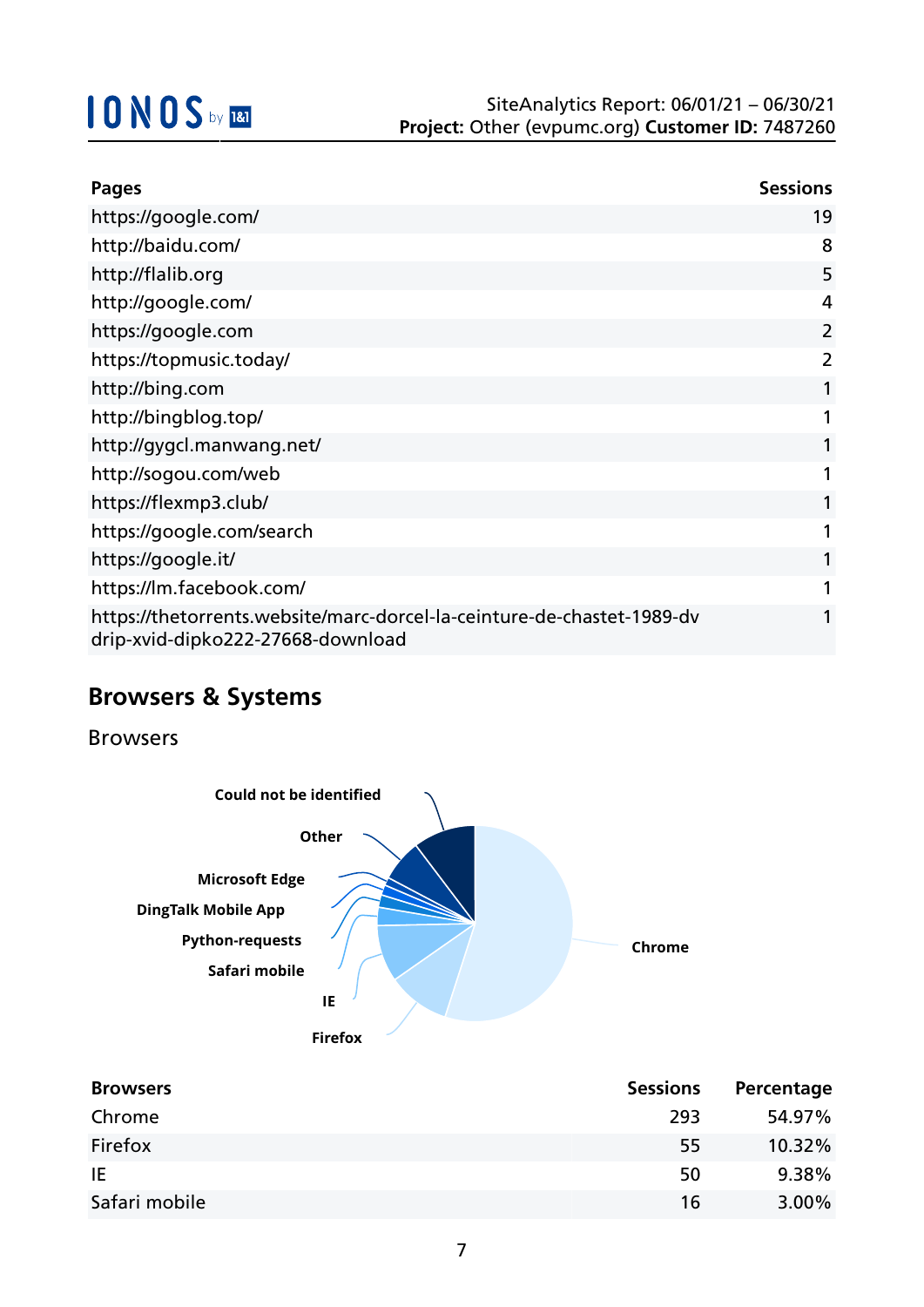| <b>Browsers</b>                  | <b>Sessions</b> | Percentage |
|----------------------------------|-----------------|------------|
| Python-requests                  | 11              | 2.06%      |
| DingTalk Mobile App              | 9               | 1.69%      |
| Microsoft Edge                   | $\overline{7}$  | 1.31%      |
| <b>Chrome Mobile</b>             | 6               | 1.13%      |
| <b>GRequests</b>                 | 5               | 0.94%      |
| Android webview                  | 4               | 0.75%      |
| Opera                            | 4               | 0.75%      |
| Safari                           | 4               | 0.75%      |
| <b>Android browser</b>           | 3               | 0.56%      |
| <b>Android HttpURLConnection</b> | $\overline{2}$  | 0.38%      |
| Postman                          | $\overline{2}$  | 0.38%      |
| <b>CURL</b>                      | $\overline{2}$  | 0.38%      |
| Apache-HttpClient                | 1               | 0.19%      |
| Google App                       | 1               | 0.19%      |
| <b>Kindle Browser</b>            | 1               | 0.19%      |
| Mozilla                          | 1               | 0.19%      |
| OkHttp                           | 1               | 0.19%      |
| Could not be identified          | 55              | 10.32%     |
| <b>Total</b>                     | 533             | 100.00%    |

### Operating Systems



| <b>Operating Systems</b> | <b>Sessions</b> | Percentage |
|--------------------------|-----------------|------------|
| Windows                  | 258             | 48.41%     |
| Linux                    | 90              | 16.89%     |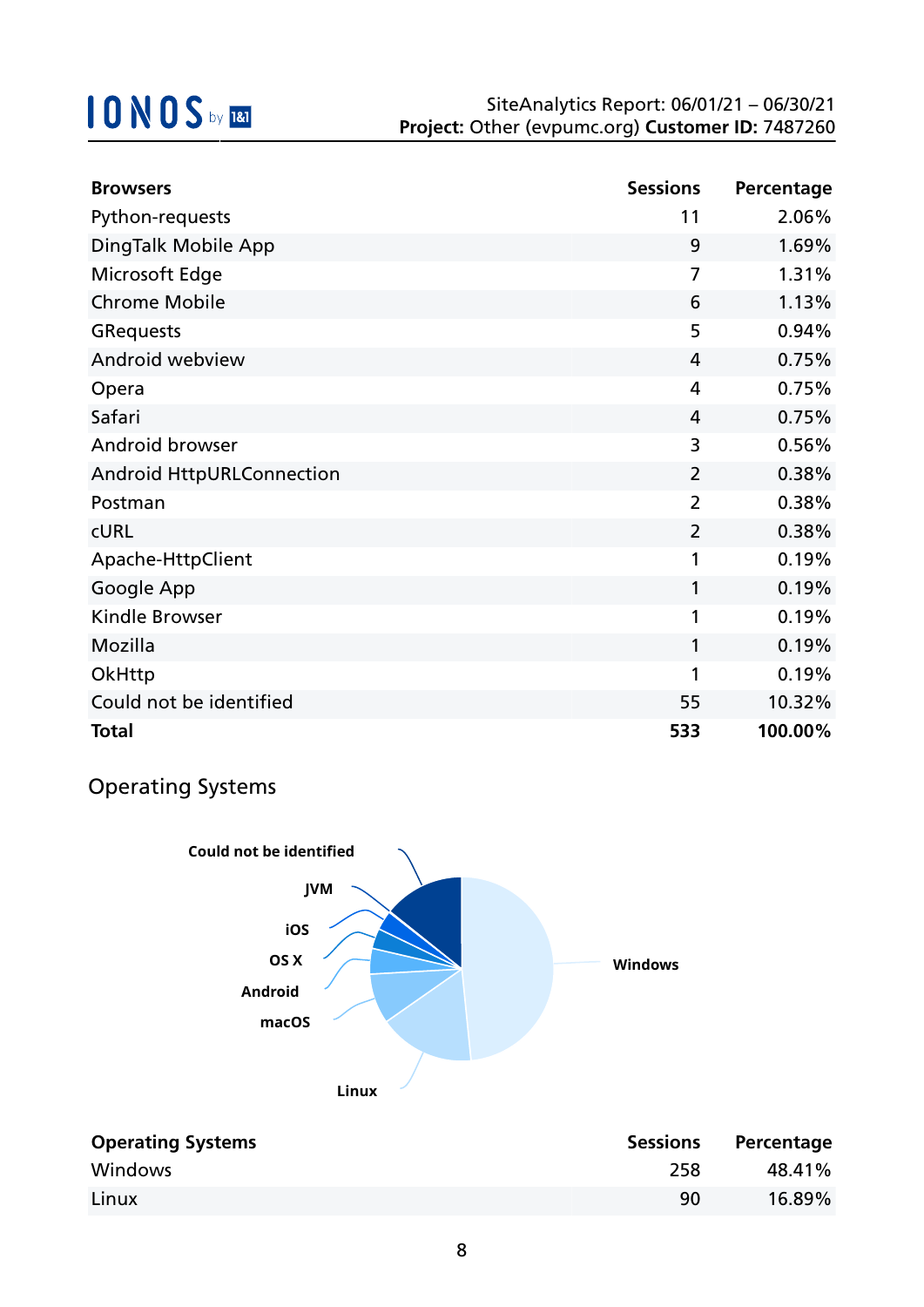| <b>Operating Systems</b> | <b>Sessions</b> | Percentage |
|--------------------------|-----------------|------------|
| macOS                    | 47              | 8.82%      |
| Android                  | 24              | 4.50%      |
| OS X                     | 19              | 3.56%      |
| iOS                      | 18              | 3.38%      |
| <b>JVM</b>               |                 | 0.19%      |
| Could not be identified  | 76              | 14.26%     |
| <b>Total</b>             | 533             | 100.00%    |

## **Visitor Locations**

**Countries** 

| <b>Countries</b>      | <b>Sessions</b> | Percentage |
|-----------------------|-----------------|------------|
| <b>United States</b>  | 293             | 54.97%     |
| <b>Russia</b>         | 77              | 14.45%     |
| China                 | 28              | 5.25%      |
| Ireland               | 22              | 4.13%      |
| Belgium               | 17              | 3.19%      |
| Germany               | 14              | 2.63%      |
| Canada                | 11              | 2.06%      |
| Singapore             | 11              | 2.06%      |
| <b>Ukraine</b>        | 11              | 2.06%      |
| <b>Netherlands</b>    | $\overline{7}$  | 1.31%      |
| France                | $\overline{4}$  | 0.75%      |
| Hong Kong SAR China   | 4               | 0.75%      |
| <b>United Kingdom</b> | 3               | 0.56%      |
| India                 | 3               | 0.56%      |
| Sweden                | 3               | 0.56%      |
| <b>Brazil</b>         | $\overline{2}$  | 0.38%      |
| <b>Belize</b>         | $\overline{2}$  | 0.38%      |
| Indonesia             | $\overline{2}$  | 0.38%      |
| Japan                 | $\overline{2}$  | 0.38%      |
| South Korea           | $\overline{2}$  | 0.38%      |
| Poland                | $\overline{2}$  | 0.38%      |
| Turkey                | $\overline{2}$  | 0.38%      |
| Australia             | 1               | 0.19%      |
| <b>Bangladesh</b>     | 1               | 0.19%      |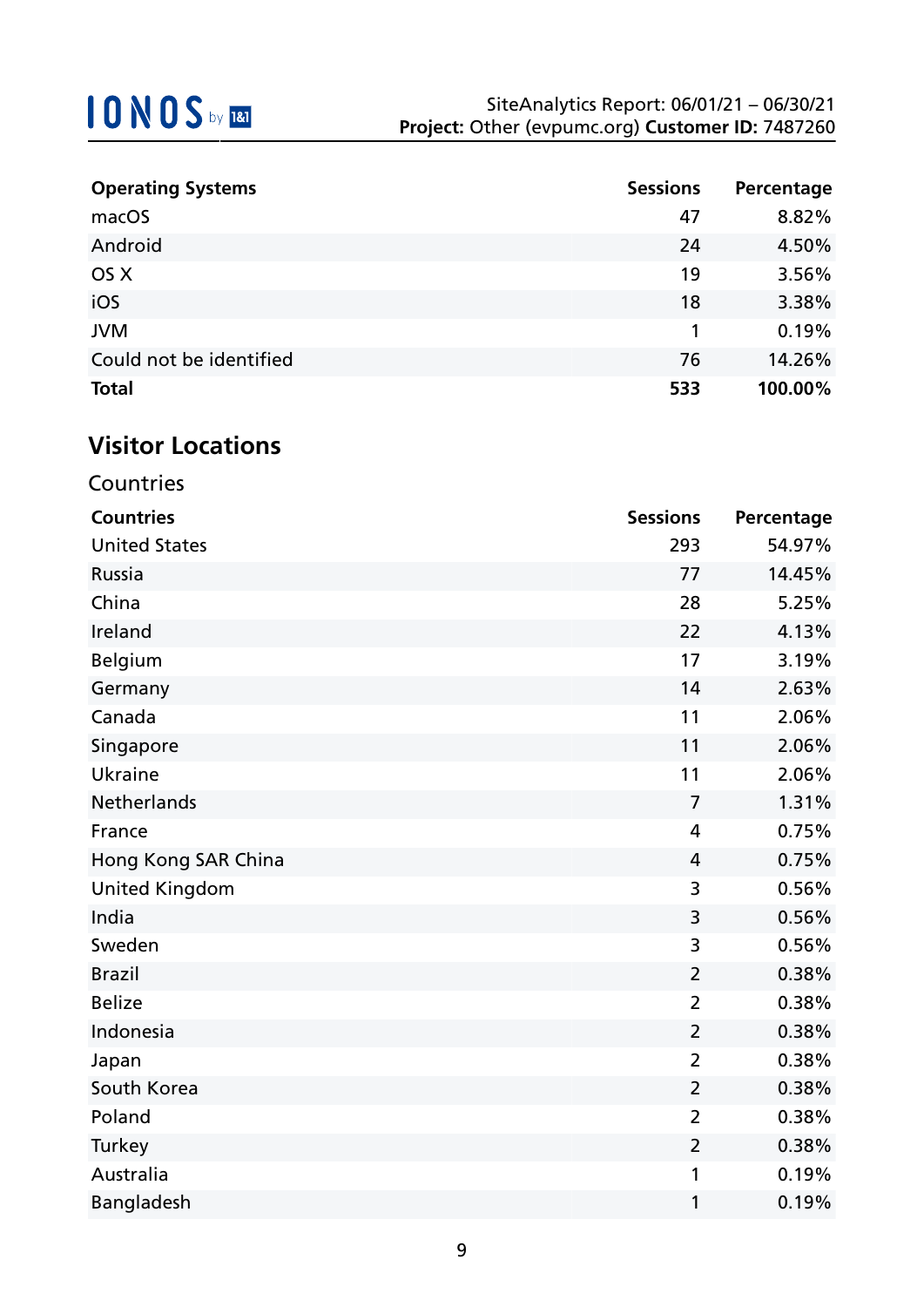| <b>Countries</b>        | <b>Sessions</b> | Percentage |
|-------------------------|-----------------|------------|
| Israel                  | 1               | 0.19%      |
| Kenya                   | 1               | 0.19%      |
| Moldova                 | 1               | 0.19%      |
| Pakistan                | 1               | 0.19%      |
| Portugal                | 1               | 0.19%      |
| Could not be identified | 4               | 0.75%      |
| <b>Total</b>            | 533             | 100.00%    |
| Continents              |                 |            |
| <b>Continents</b>       | <b>Sessions</b> | Percentage |
| <b>North America</b>    | 306             | 57.41%     |
| Europe                  | 162             | 30.39%     |
| Asia                    | 57              | 10.69%     |
| South America           | $\overline{2}$  | 0.38%      |
| Africa                  | 1               | 0.19%      |

# **Total 533 100.00%**

### **Information about the evaluations**

#### Visitors

This evaluation shows how many visitors accessed your website. Visitors are uniquely identified on the basis of the IP address and the browser ID. If a visitor goes to your website more than once a day, only one visitor is counted.

Oceania 1 0.19% Could not be identified 4 0.75%

#### Sessions

This evaluation shows the number of sessions. A session starts when a visitor accesses your website and ends when he or she leaves it. A session ends automatically after 30 minutes without activity. If a visitor goes to your website more than once a day, multiple sessions are counted.

### Search Engine Robots

This evaluation shows which search engine robots have accessed the pages of your website. Search engine robots automatically search the content of websites in order to keep search engine entries up to date.